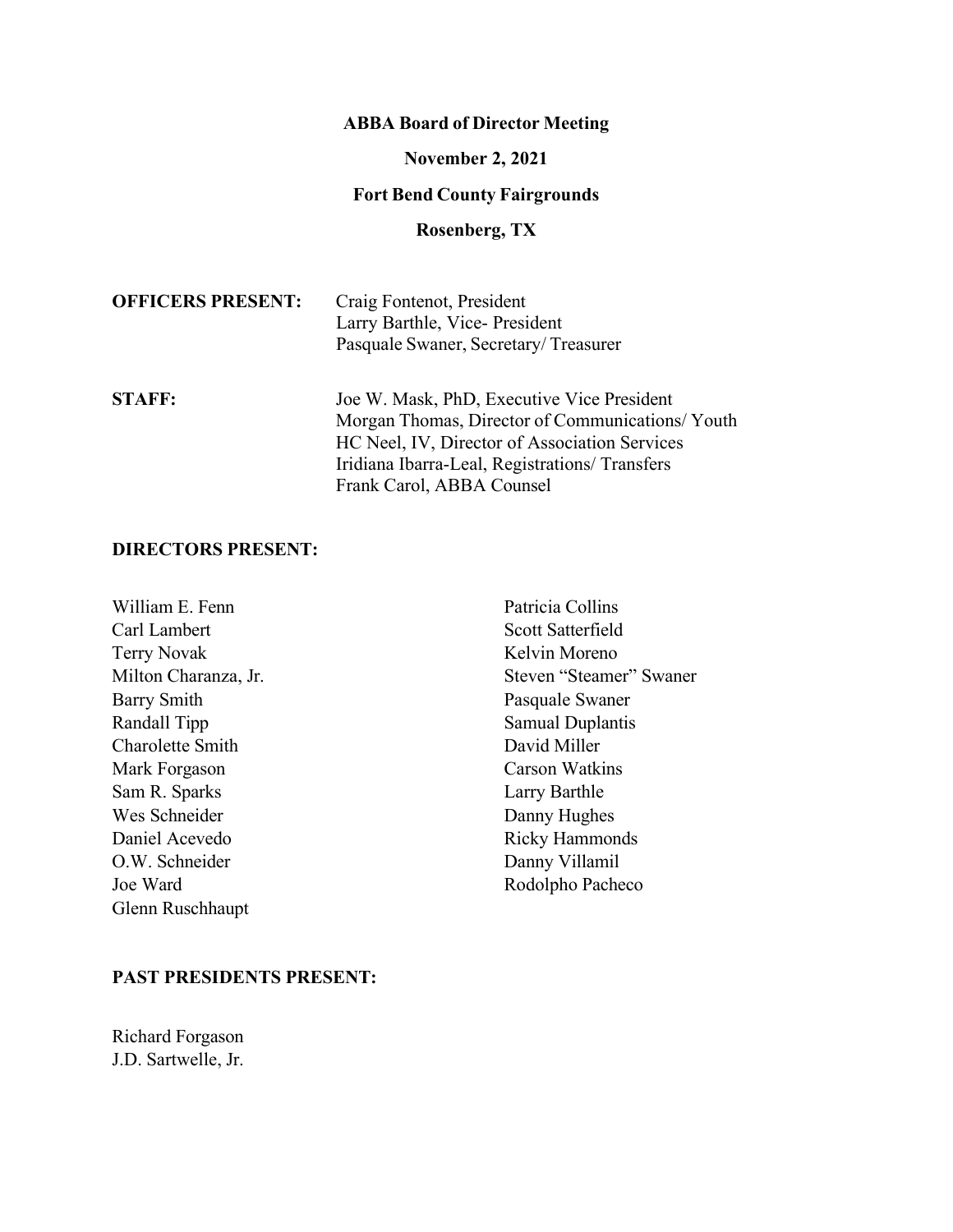President Craig Fontenot called the meeting to order at 1:00 p.m. CST. A prayer was then given by Mr. J.D. Sartwelle, Jr.

Dr. Joe W Mask, Executive Vice President, called roll of Board Members present. A quorum was established with 27 Board Members Present. Minutes of the two previous meetings were presented- there was one correction to the minutes of the October 5th meeting to add Wes Schneider to the list of directors present. A motion was made by Barry Smith to approve the minutes as presented with the change, seconded by Carl Lambert. Minutes Approved.

Pasquale Swaner gave the report of the Secretary/ Treasurer and brought forth action items out of the Finance Committee meeting. A motion was made by Barry Smith, seconded by Carl Lambert to approve the purchase of a new ABBA Vehicle. Motion passed. No action was taken in regards to the \$25,000 allotment to the AJBA All American National Junior Brahman Show. A motion was made by Barry Smith, seconded by Danny Acevedo, to allot \$100,000 toward World Brahman Congress at the end of each year if ABBA financially able. Motion passed. Dr. Joe W. Mask then gave a report in regard to ABBA Finances including an overview of the Profit & Loss Sheet, Balance Sheet, and the 2021 Budget vs Actuals.

Brooke England then gave the report of the communications committee. No action items came out of this meeting, but she did give an overview of items in the works.

Randall Tipp then gave the report of the show committee and brought forth action items that came out of committee. A motion was made that the previously approved "Breeder's Genetic Group" Class will be implemented at this year's international show, if Houston allows, and every ABBA show beginning next show season. Motion passed. A motion was made that if an animal's birthdate is changed after the animal has exhibited at an ABBA Approved Show, then the animal will be ineligible to show at any future ABBA Shows. Motion passed. A motion was made to amend the current color rule to increase from 3 to 4 minimum ancestors required in the 3-generation pedigree- effective beginning at the 2022 AJBA All American National Junior Brahman Show. Motion passed. A motion was made to dedicate the 2022 International Brahman Show to Bob Hudgins. Motion passed. Randall Tipp then moved for the report's adoption, seconded by Patricia Collins. Show Committee Report was adopted.

Milton Charanza then gave the report of the research and breed improvement committee. No action items came out of this meeting, but they will be setting up a joint subcommittee with some members of the show committee to analyze how we can better moderate our mature cow size.

Rodney Finch then gave the report of the youth activities committee. A motion was made to amend the AJBA All American Show Rules by requiring exhibitors be a member in good standing with either a 4-H or FFA Chapter. After much discussion, motion failed. A motion was made that all AJBA Director Applications and Election Processes will be held at the All American and ran through the ABBA Office. Motion passed. A motion was made for the 2022 AJBA All American Ownership Deadline be May 1, 2022 and April 15<sup>th</sup> beginning in 2023.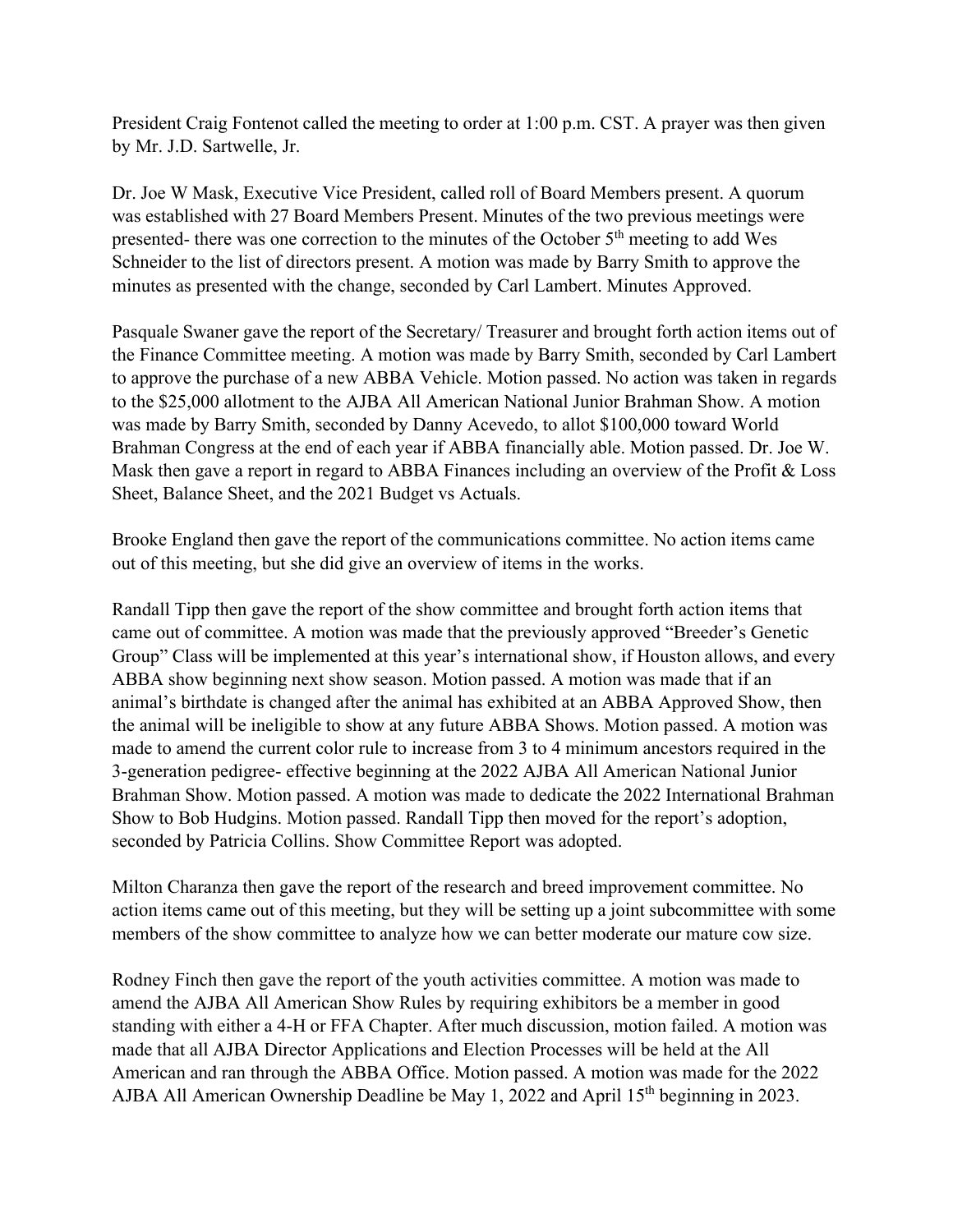Motion passed. A motion was made to increase entry fees for the AJBA All American to \$40 per entry. Motion passed. Rodney Finch then formally requested the allocated \$25,000 for the AJBA All American National Junior Brahman Show.

OW Schneider then gave the report of the marketing committee. No action items came out of this meeting, but he did discuss a plan to update and revamp ABBA marketing tools.

Pasquale Swaner then gave the report of the international committee. A motion was made to name Rene Finol from Venezuela as the 2022 ABBA International Friend of the Year. Motion passed. 2024 World Brahman Congress was discussed as it will be hosted in the United States. The following locations were presented and more research is being conducted on them: San Antonio, Houston, Bryan, and Fort Worth.

Dr. Scott Satterfield then gave the report of the membership committee. No action items came out of this meeting, but multiple membership events were discussed.

On behalf of the constitution committee, Dr. Joe Mask presented the following amendments:

## *Article II*

### *Members*

*Section 1. Membership Classifications/Privileges*

*(d) DESIGNATED REPRESENTATIVE: A partnership, corporation, limited liability company, trust, estate, or other legal entities upon becoming an Active Voting Member, shall promptly notify the Association in writing, the name of the person authorized to represent their respective organization, and such designated person shall have all of the rights, privileges and consideration of an individual member. An individual Active Voting Member may also appoint a Designated Representative by following the same procedure.*

*APPROVAL: A Designated Representative must be approved by the Board of Directors if the designated representative is not an Active Voting Member of the Association. A Designated Representative cannot run in more than one ABBA area as a Board of Director.*

Motion was made by Barry Smith to approve the amendment as presented, seconded by Carl Lambert. Amendment approved.

### *Section 2. METHOD OF MEMBERSHIP APPROVAL FOR ACTIVE VOTING MEMBERS*

*Applications for membership shall be completed in writing and signed using forms for such purpose that are furnished by the Association or downloaded from the Association website. Applicants for Active Voting membership shall be admitted as an Active Voting Member by a majority vote of the directors present at any regular meeting of the Board of Directors or by the Executive Committee, which ever meets first, if the applicant is considered to be of reputable character and interested in the well being of the Association. If an application for active membership should be rejected by the Executive Committee or the Board of Directors, the applicant may re-submit application at the next Boardof Directors meeting or Annual Membership Meeting of the Association, when such application shall be approved or rejected by a majority of the members present. Full membership privileges will not be granted until the*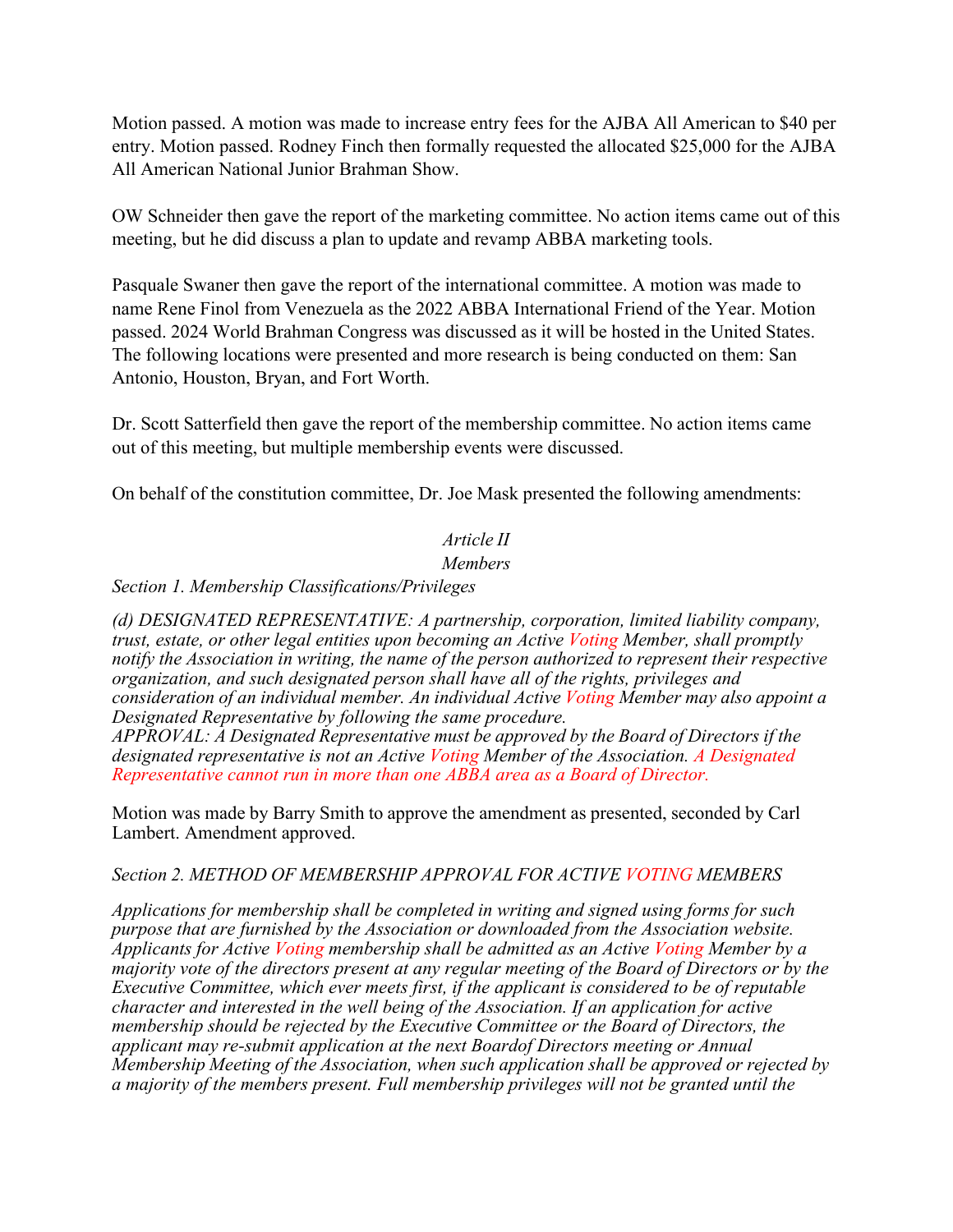*member has been approved by the Executive Committee or the Board of Directors or at Annual Membership Meeting.*

Motion was made by Carl Lambert to approve the amendment as presented, seconded by Barry Smith. Amendment approved.

*Section 4. CESSATION OF PRIVILEGES OF ACTIVE VOTING MEMBER*

*(a)RESIGNATION: All interest and privileges as a member of this Association and its property shall cease with resignation.* 

*(b)TRANSFER: An Active Voting Membership may be transferred to an Active Voting Member only if the new owner/transferee of the cattle will continue to utilize the membership and ranch name and said name will continue to be used to register and transfer cattle. The Board of Directors shall adopt Rules of Transfer within Rules of the Association governing transfer of Active Voting Memberships.*

*(d)TRUSTS OR ESTATES: The membership of a trust or estate shall cease upon the termination of the trust or closing of the estate and/or by the request of trustees or administrators. The transfer of the membership of a trust or estate that is an Active Voting Member may be made only as provided for in the Rules of Transfer in the Rules of the Association* 

Motion was made by OW Schneider to approve the amendment as presented, seconded by Carl Lambert. Amendment approved.

> *Article III Officers, Duties, and their Authority*

*Section 2. PRESIDENT*

*The President shall be the Chief Executive Officer of the Association, Chairman of the Board of Directors, and Chairman of the Executive Committee, and shall preside at all meetings of the membership, and meetings of the Board of Directors, and the Executive Committee and shall generally oversee the affairs of the Association, report to the Annual Meeting of the membership and make such recommendations to the Association as he may deem advisable and shall perform such other duties as prescribed by the parliamentary authority adopted by the Association. The President may shall establish Association special committees from time to time as he may deem advisable, or at the direction of the Board of Directors and appoint members to both standing and special committees, except as otherwise provided for in the Constitution and Bylaws and Rules of the Association. The President shall be a non-voting advisor of all committees.* 

Motion was made by Barry Smith to approve the amendment as presented, seconded by Milton Charanza. Amendment approved.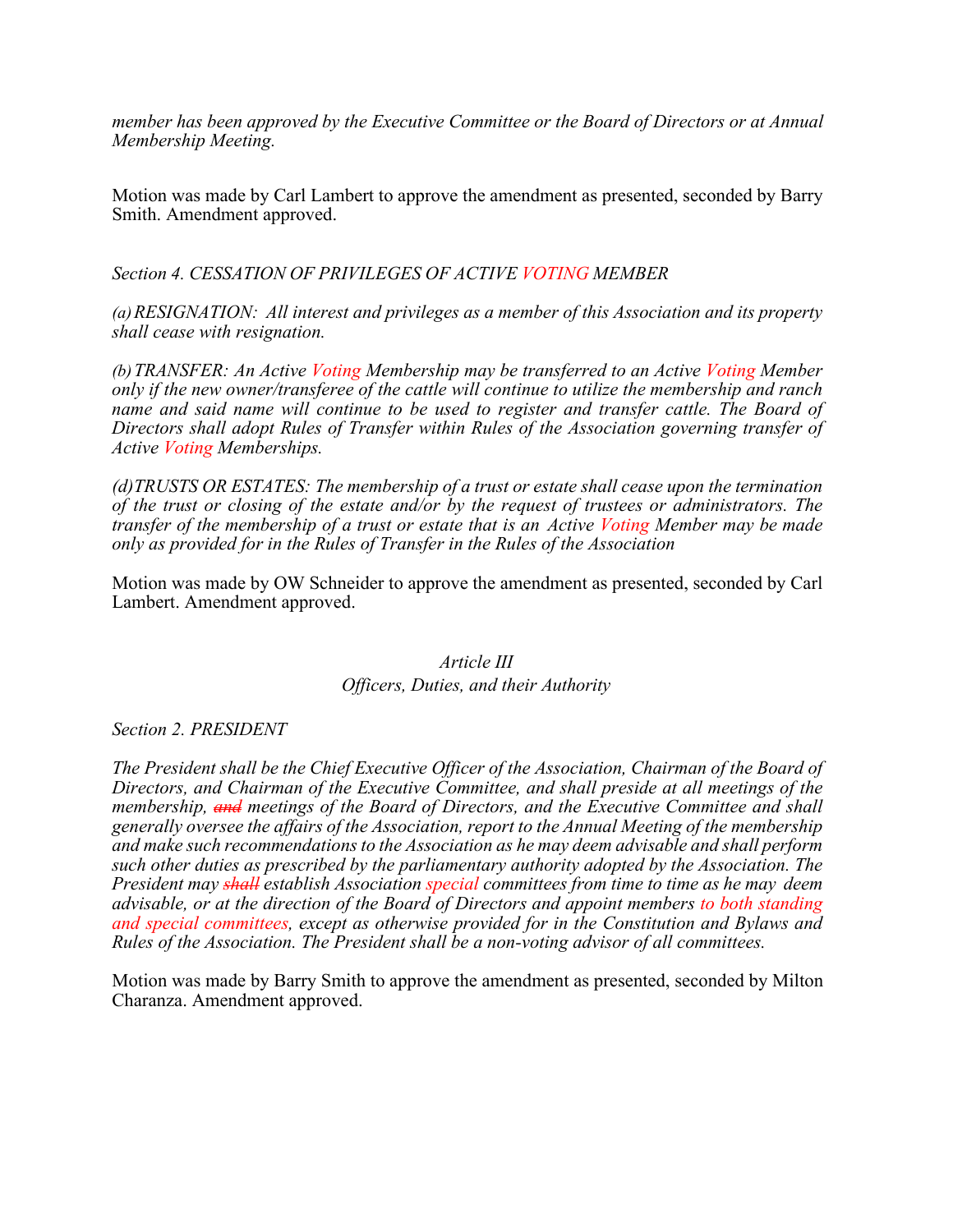## *Article IV*

### *Meetings of Members*

### *Section 1. ANNUAL MEETING*

*An Annual Membership Meeting of the Association shall be held at a time and place designated by the Board of Directors, with written notice and public posts to be given to the membership no less than thirty days or more than forty-five days in advance of the meeting. The annual meeting will be held at a time and place designated by the executive committee called by the President. Notice by written, or electronic, as designated by the member and public posts to be given to the membership no less than thirty days or more than forty-five days in advance of the meeting.*

Motion was made by Carl Lambert to approve the amendment as presented, seconded by Charolette Smith. Amendment approved.

### *Section 2. SPECIAL MEETINGS*

*The President, Executive Committee or a majority of the Board of Directors may call a special meeting of the Association by giving written, or electronic, as designated by the member and public posts notice to the membership of the time and place of such meeting and of the business to be transacted at such meeting, at least thirty days in advance; provided, however,that no business shall come before such special meeting except that business specified in the call.*

Motion was made by Barry Smith to approve the amendment as presented, seconded by Carl Lambert. Amendment approved.

*Section 3. VOTING*

*(a) RECORD DATE: The Annual Membership Meeting or Special Meeting of the membership st shall be December 31 of the previous year.*

Motion was made by OW Schneider to approve the amendment as presented, seconded by Charolette Smith. Amendment approved.

*(b) WHO MAY VOTE: Active Voting members or their designated representatives may vote. No member shall cast more than one vote. Only those memberships on file with the Association and paid by December 31 of the previous year by the Record Date and approved by the Board of Directors or the Executive Committee prior to the Annual Membership Meeting or Special Meeting of the membership, and only those Designated Representatives who have been appointed by the Record Date and otherwise qualify shall be entitled to vote at the Annual Membership Meeting or a Special Meeting of the membership.*

Motion was made by Carl Lambert to approve the amendment as presented, seconded by Charolette Smith. Amendment approved.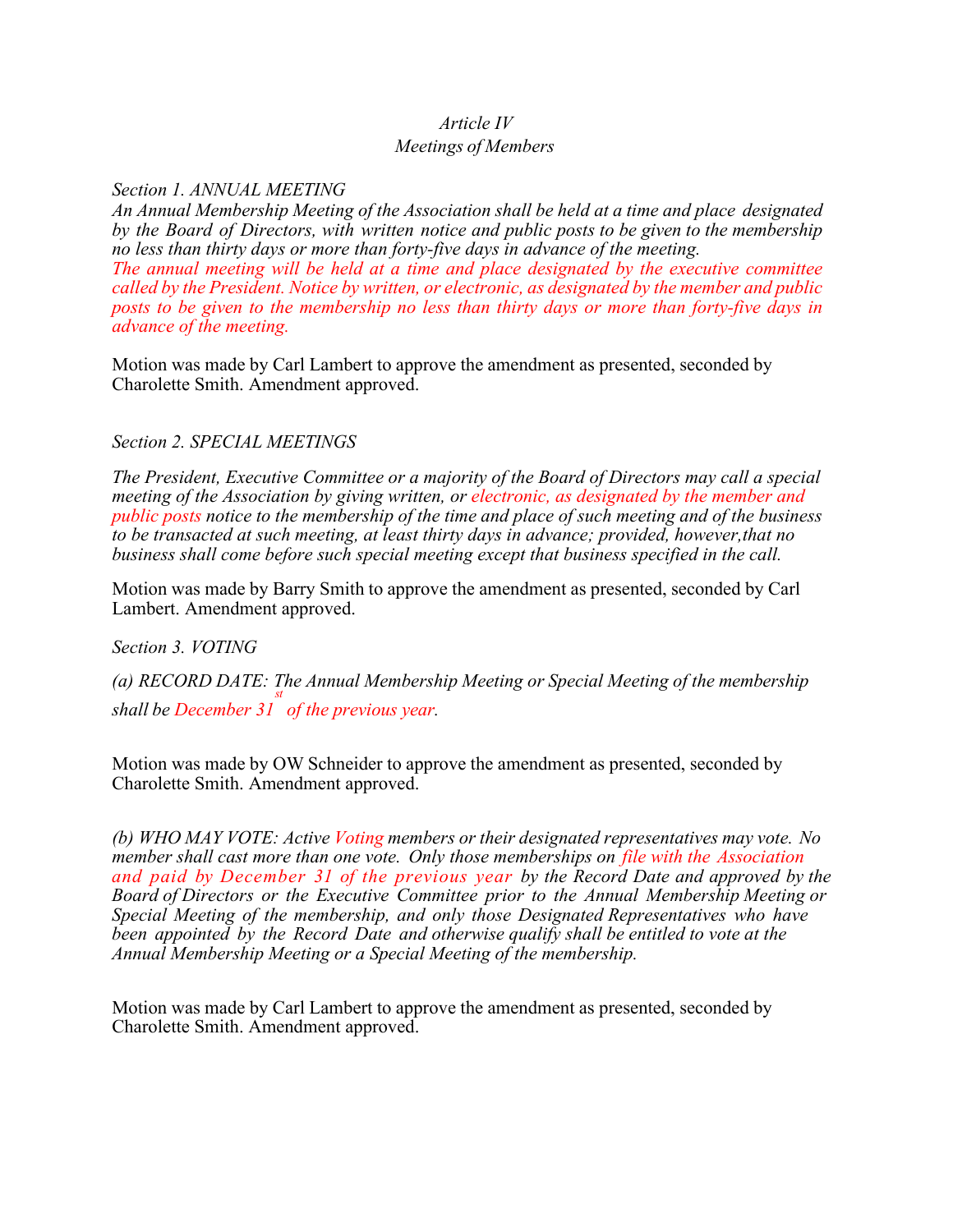*VOTING BY PROXY: Any Active Voting Member may vote by properly executing a proxy. A proxy to vote on behalf of an absent Active Voting Member at the Specific Annual Membership Meeting or Specific Special Meeting of the membership shall be executed in writing before a Notary Public and submitted to the Association not less than fourteen (14) days before the time of its use and shall specify the Active Voting Member or Designated Representative who will be executing the proxy vote. No one Acting Voting membership can vote more than two proxies.*

Motion was made by Charolette Smith to approve the amendment as presented, seconded by Wes Schneider. Amendment approved.

*Section 4. QUORUM*

*A quorum at the Annual Membership or Special Membership Meeting shall consist of thirty (30) or more Active Voting members in person.*

Motion was made by Barry Smith to approve the amendment as presented, seconded by Milton Charanza. Amendment approved.

### *Section 5. ORDER OF BUSINESS*

*The order of business at the Annual Membership Meeting shall be: (a) Reading of minutes of the previous meeting and acting there on; (b) Annual address of the President; (c) Report of the Executive Vice President; (d)Report of the Secretary-Treasurer; (e) Reports of Standing and Special Committees(all reports maybe given by EVP); (f) Presentation of special awards and recognitions (g) Report of proxies; (h) Election of Area 14 Directors to the Board of Directors; (i) Unfinished Business; (j) New Business (Any Active Voting Member desiring to present a matter of new business before the membership shall submit arequest In writing to the Executive Vice President no less than seven days prior to the meeting. Such request shall include a description of the new business and the action the member desires to be taken.) (k) Adjournment.*

Motion was made by Barry Smith to approve the amendment as presented, seconded by Ow Schneider. Amendment approved.

*Article V*

#### *Board of Directors*

*(f) APPORTION FACTORS: The total number of Directors for each area, except Area 14 (International), shall be determined by each area's prorated share of the total number of Active Members and registrations except those of Area 14 (International); the number of Active Members shall have 10 times the weighted importance of registrations. The following is the formula used to calculate Director Apportionment: An Apportionment Factor is calculated. The sum of the average of ALL Association Registrations for two previous years plus the average number of ALL Active Members for two previous years X 10 divided by 40 (Total number of Directors less area 14) The above yields an apportionment factor. The same procedure is followed for each area with the Average Number of Registrations of said area and Memberships of said area X 10 being added and then divided by the apportionment factor to yield the number of Directors each area is entitled to.*

Motion was made by Carl Lambert to approve the amendment as presented, seconded by Joe Ward. Amendment approved.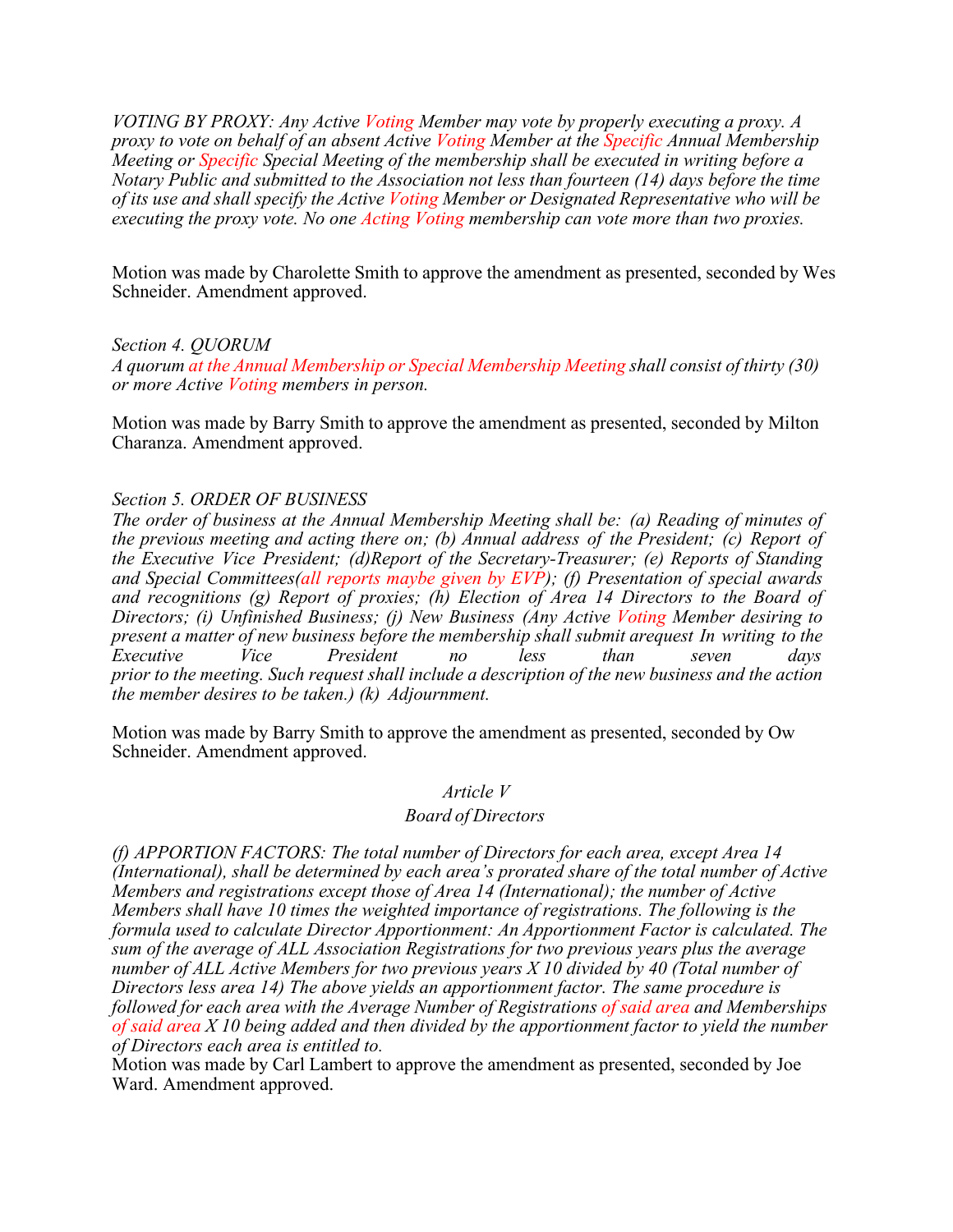*(i) DIRECTOR NOMINATIONS: Between October 1st and October 15th of each year, the Association shall mail to each Active Voting Member residing in Area 1 through Area 15, excluding Area 14, an Official Nomination Form to nominate members as Director(s) from that area, provided a Director or Directors are to be elected from that area for the ensuing year or years. Members shall be instructed to select one name for each Director position to be filled and return the Official Nomination Form to the Independent Audit Firm office no later than November 15th of that year. These Official Nomination Forms shall be tabulated by the Independent Audit Firm. The two members receiving the most nominations on the Official Nomination Form for each Director position to be filled, and who are qualified to serve and have agreed to have their names placed on the Official Voting Ballot shall be the candidates for each Director position to be filled. An Official Voting Ballot consisting of the names of the two candidates for each Director position to be filled shall be mailed at this time to each Active Member in each area. In cases of ties, the Official Voting Ballot may consist of more than two persons for each Director position to be filled. This Official Voting Ballot shall be mailed to the membership in each area with instructions to vote for one person for each Director position to be filled. This Official Voting Ballot must be received in the Association Independent Audit Firm office by the date specified on the Official Voting Ballot which in no event shall be less than ten days prior to the Annual Membership Meeting and shall be tabulated in the same manner as the Official Nomination Form. The tabulations will be sent by the audit firm to the EVP who will advise the EC on the outcome, the EC may review the nomination and director election ballots after tabulation is complete. The person or persons receiving the most votes by Active Voting Members residing in the area of the candidate's residence shall be elected and his term shall commence at the Annual Membership Meeting.*

Motion was made by Milton Charanza to approve the amendment as presented, seconded by David Miller. Amendment approved.

*(j)NOMINATION OF INTERNATIONAL DIRECTOR(S): The President shall appoint a committee of five Active Members of the Association who shall select one person from Area 14 (International) for each Director position to be filled from that area and shall place the same in nomination at the Annual Membership Meeting.*

*The Executive Vice President will request applications from international directors interested* in serving on the BOD. He will then submit these at the meeting and they shall be voted on by *the membership at the annual membership meeting.*

Motion was made by Carl Lambert to approve the amendment as presented, seconded by Barry Smith. Amendment approved.

#### *Section 3. Meetings of the Board of Directors*

*(c) SPECIAL MEETINGS: Special meetings of the Board of Directors to meet in person may be called on the order of the President, Executive Committee, orby a majority of the Board of Directors, by giving written or electronic notice of such meeting and of the business to be transacted at such meeting, at least thirty days inadvance, provided, however, that no business shall come before such special meeting except that specified in the call*

Motion was made by Charolette Smith to approve the amendment as presented, seconded by Randall Tipp. Amendment approved.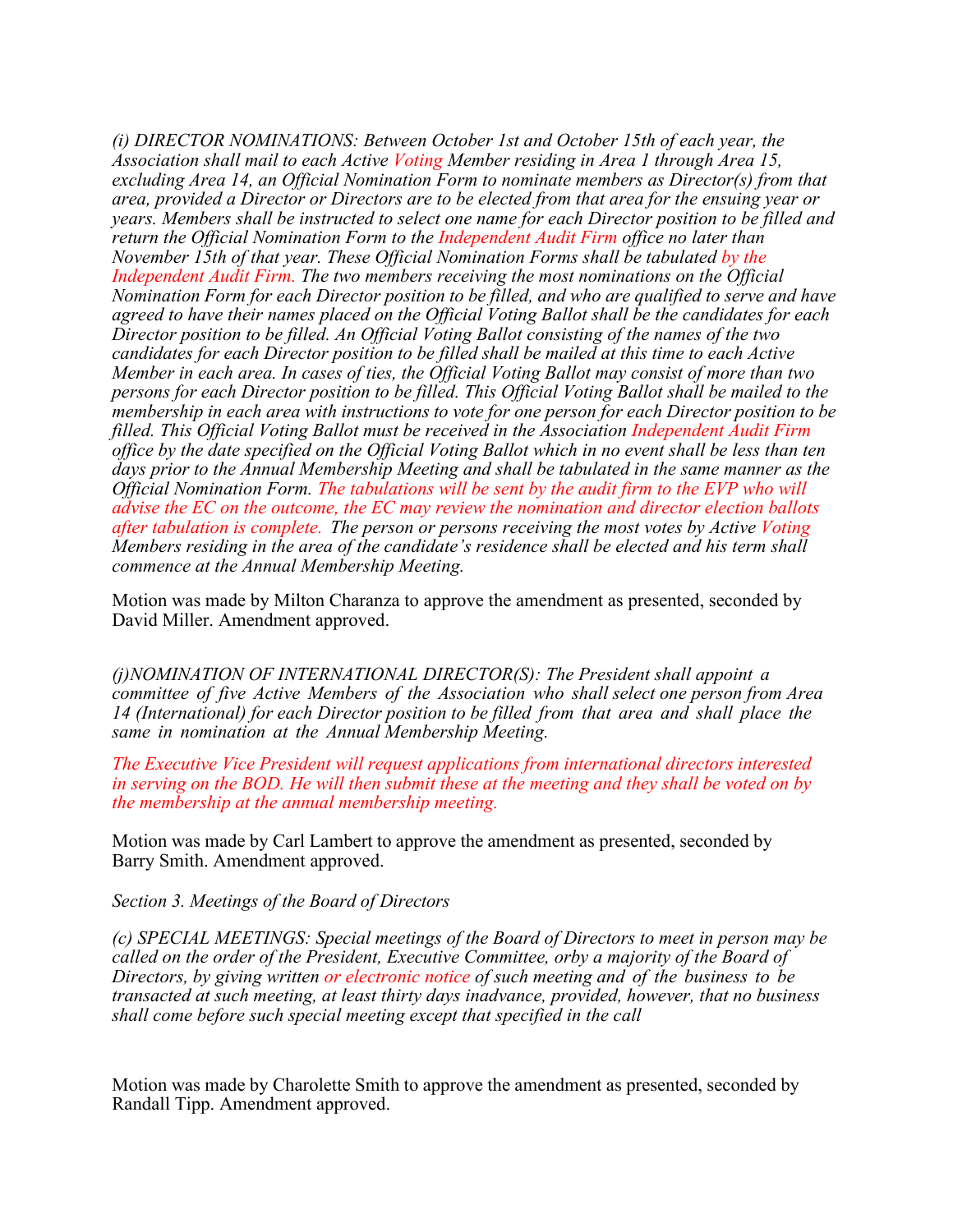### *Section 4. QUALIFICATIONS*

*(a)WHO MAY SERVE: Any person over the age of 18 years of age who is an Active Voting Member or any person who is a Designated Representative over the age of 18 years of age of an Active Voting Member of the Association and who is entitled to vote on behalf of the Active Member at meetings of the membership shall be eligible to be a Director of the Association. For a person to be elected and serve their term as a Director they or the membership they represent must submit performance information (BHIR) and they or the Active Membership they represent must register with the Association a minimum of 10 animals each year beginning with the calendar year prior to their nomination and the calendar year prior to the beginning of the second year of their term of office. No person may run for director in more than one area.*

Motion was made by Barry Smith to approve the amendment as presented, seconded by Carl Lambert. Amendment approved.

*(c) RETIREMENT FROM BOARD OF DIRECTORS: Any member who has 20 years of continuous service on the Board of Directors, if he so desires, may retire as a Director and still continue to serve as a non-voting member of the Board of Directors as long as he/she meets the requirements of a non-voting member.*

Motion was made by OW Schneider to approve the amendment as presented, seconded by Barry Smith. Amendment approved.

*(d)DIRECTOR EMERITUS: The Board of Directors may designate one Director Emeritus annually. An individual to be eligible for such status, must be a Director with long, continuous and distinguished service to the Breed. Director Emeritus will have no voting privileges on the ABBA Board of Directors.*

Motion was made by Carl Lambert to approve the amendment as presented, seconded by Charolette Smith. Amendment approved.

#### *Section 5. VACANCIES*

*Vacancies in the Officers and Board of Directors positions of the Association shall be filled by the Executive Committee. In the result of a vacancy, the Board of Directors will go back to the election results of said vacancy and ask the next high vote getter to fill the vacancy first. If next high vote getter turns down the position the search will continue to the next high vote getter until position is filled. Any person selected to fill a vacancy shall serve for the unexpired term of his or her predecessor and until asuccessor takes office.*

Motion was made by Barry Smith to approve the amendment as presented, seconded by Wes Schneider. Amendment approved.

*Section 6. RESOLUTIONS OF THE BOARD OF DIRECTORS*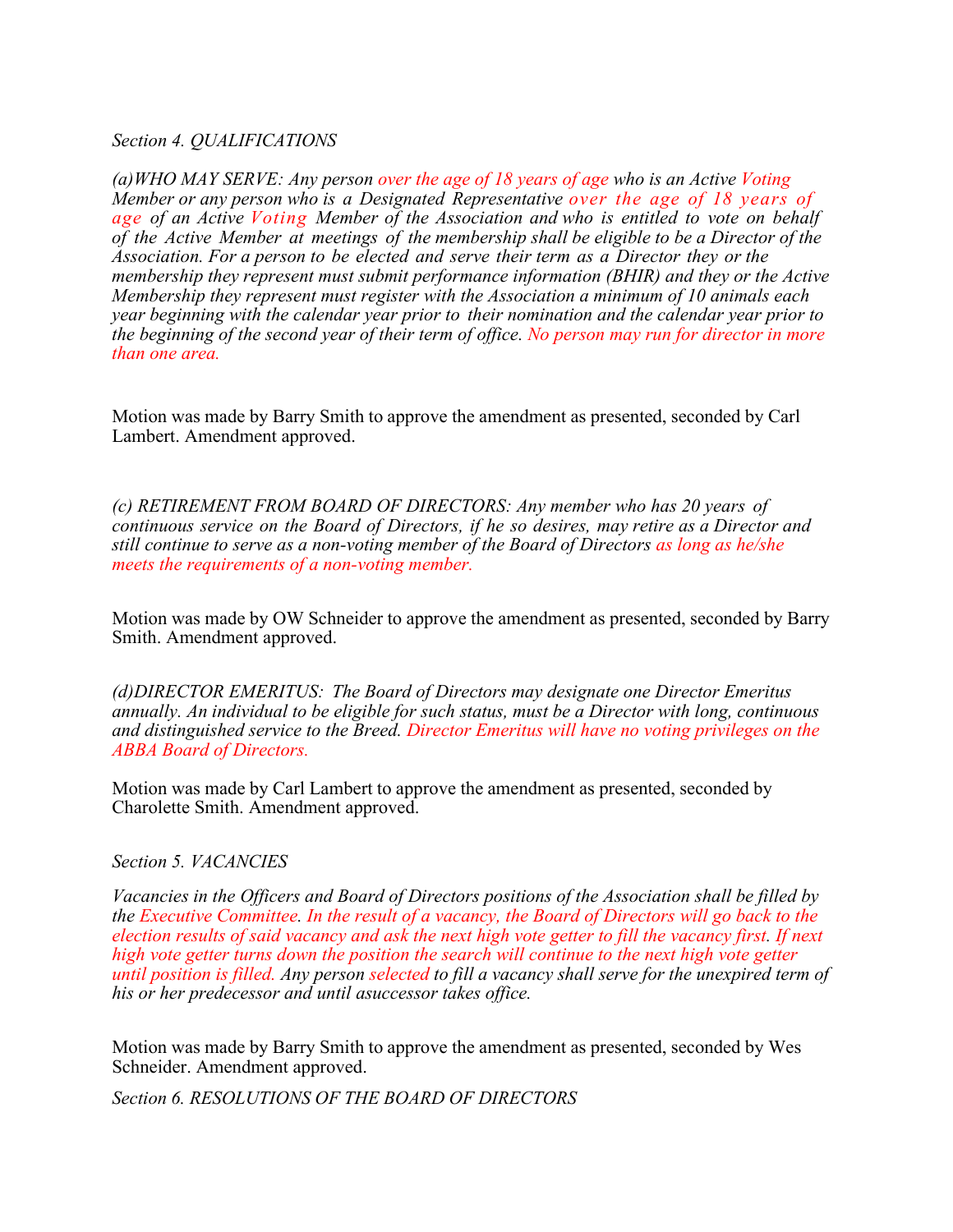*Resolutions may be adopted by a majority of the members of the Board of Directors meeting in person or via electronic voting or by individually or collectively signing a copy(ies) of such resolution. No resolution can be adopted which conflicts with the Constitution and Bylaws or Rules*

Motion was made by David Miller to approve the amendment as presented, seconded by Carl Lambert. Amendment approved.

### *Section 10. AUDIT*

*It shall be the duty of the Board of Directors to appoint a competent public external accounting firm to annually examine the accounts of the Association and tabulate director nomination and election votes. External accounting firm that is directed to tabulate votes, cannot be the same accounting firm used to conduct association business.*

Motion was made by Carl Lambert to approve the amendment as presented, seconded by OW Schneider. Amendment approved.

## *Article VII Administrative Staff*

### *Section 2. OTHER ADMINISTRATIVE STAFF POSITIONS*

*The Executive Vice President, by and with the consent of the Executive Committee, and with budgeted funds shall establish or eliminate such administrative staff positions as are required for the efficient operation of affairs of the Association. From time to time these other staff positions and description of responsibilities will be outlined in the Rules of the Association.*

Motion was made by Barry Smith to approve the amendment as presented, seconded by Carl Lambert. Amendment approved.

#### *Article IX Brahman Herd Register*

#### *Section 3. PROFORMA REGISTRATION*

*In case of the disappearance or persistent neglect or unreasonable refusal of the owner of the sire or of the breeder of an animal to sign an application for registration and upon satisfactory evidence being submitted to the Executive Committee by the entity applying for registration, the Executive Committee may, at its discretion, instruct the Recording Secretary to register said*  animal without the signature of the owner of the sire or of the breeder, or of both; the Executive *Committee may require verification of parentage of such offspring with any technology acceptable for parent verification, at the expense of the current owner.*

Motion was made by Milton Charanza to approve the amendment as presented, seconded by David Miller. Amendment approved.